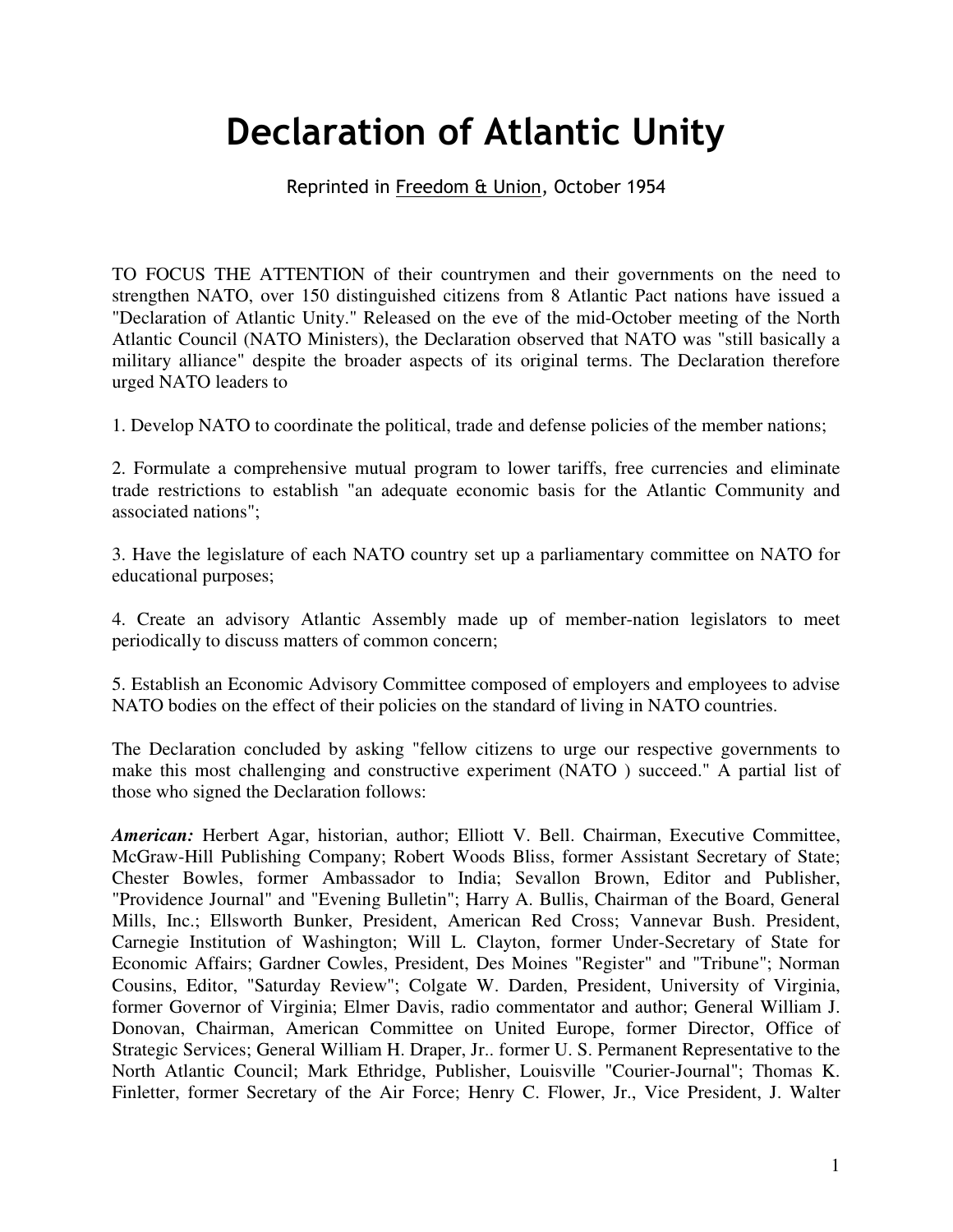Thompson Company; Henry Ford II. President, Ford Motor Company; John Gardner, President, Carnegie Corporation of New York; W. St. John Garwood, Associate Justice, Texas Supreme Court; Joseph C. Grew. former Ambassador to Japan; William V. Griffin. President, The English-Speaking Union; Ernest A. Gross, legal advisor to Secretary General of the U. N.; Learned Hand, former Judge, U. S. Circuit Court; Rep. Brooks Hayes (D. Ark.); The Rt. Rev. Henry W. Hobson, Protestant Episcopal Bishop of Southern Ohio; Paul G. Hoffman, Chairman of Board, Studebaker Corporation, former Administrator Economic Cooperation Administration; Ernest M. Hopkins, President Emeritus, Dartmouth College; Palmer Hoyt, Publisher, Editor "The Denver Post"; Rep. Leroy Johnson (R., Calif.); Robert L. Johnson, President, Temple University; Eric Johnston, President, Motion Picture Association of America, Chairman, International Development Board; Wilbur K. Jordan, President, Radcliffe College, Chairman, American Council on NATO; Senator Estes Kefauver (D. Tenn.); Meyer Kestnbaum, President, Hart, Schaffner & Marx, Chairman, Committee for Economic Development; Senator Herbert H. Lehman (D. N.Y.); Paul W. Litchfield, Chairman, Goodyear Tire & Rubber Company; General George C. Marshall, former Secretary of State; John J. McCloy, Chairman of the Board, Chase National Bank, former U. S. High Commissioner to Germany; Rep. John W. McCormack (D. Mass.); Hugh Moore, Chairman of the Board, Dixie Cup Company; Frank C. Nash, former Assistant Secretary of Defense; Lithgow Osborne. President, American-Scandinavian Foundation, former Ambassador to Norway; William Phillips, former Under-Secretary of State; Philip D. Reed, Chairman of the Board, General Electric Company; Owen J. Roberts, former Justice U. S. Supreme Court; Elmo Roper; public opinion analyst; Harry Scherman, President, Book-of-the-Month Club; Admiral William H. Standley, former Ambassador to the Soviet Union; Professor Arthur M. Schlesinger, Jr., historian, Co-chairman, Americans for Democratic Action; George N. Shuster, President, Hunter College; Hans Christian Sonne, Chairman, National Planning Association; Anna Lord Strauss, former President, League of Women Voters; Clarence K. Streit, author of "Union Now"; Harry S Truman, former President of the U. S.; Adlai E. Stevenson, former candidate for U.S. President; former Governor of Illinois.

*British:* The Very Rev. Dr. John Baillis, President, World Council of Churches; Sir Adrian Boult, Conductor, London Philharmonic Orchestra; Alan Bullock, Censor, St. Catherine's Society, Oxford; Frank Byers, former Chairman, Liberal Party; Sir James Chadwick, Master, Gonville and Caius College, Cambridge, Nobel Laureate Physics 1935; Lionel Curtis, Fellow of All Souls', Oxford; The Rt. Hon. Clement Davies, Leader of the Parliamentary Liberal Party; Arthur Deakin, General Secretary, Transport & General Workers' Union; Christopher Fry, dramatist; Lord Malcolm Douglas-Hamilton, Vice President, Federal Union, Ltd.; Graham Hutton, author, economist; Dr. Julian S. Huxley, author, biologist; Commander Sir Stephen King-Hall, founder of the Hansard Society and of the "National Newsletter"; Sir Will Lawther, President, National Union of Mineworkers, member of the Anglo-American Productivity Council; E. H. C. Leather, M. P.; Sir Frederick W. Leith-Ross, former Chief Economic Advisor to the British Government; Kenneth Lindsay, author, lecturer, former M. P.; Gilbert Longdon, M. P.; R. W. G. Mackay, former M. P.; Bertrand Russell; E. M. W. Tillyard, Master, Jesus College, Cambridge; J. D. Tilney, M. P.; Tom Williamson, General Secretary, National Union of General & Municipal Workers; Isaac Wolfson, Chairman, Great Universal Stores; G. M. Young, Fellow of All Souls', Oxford.